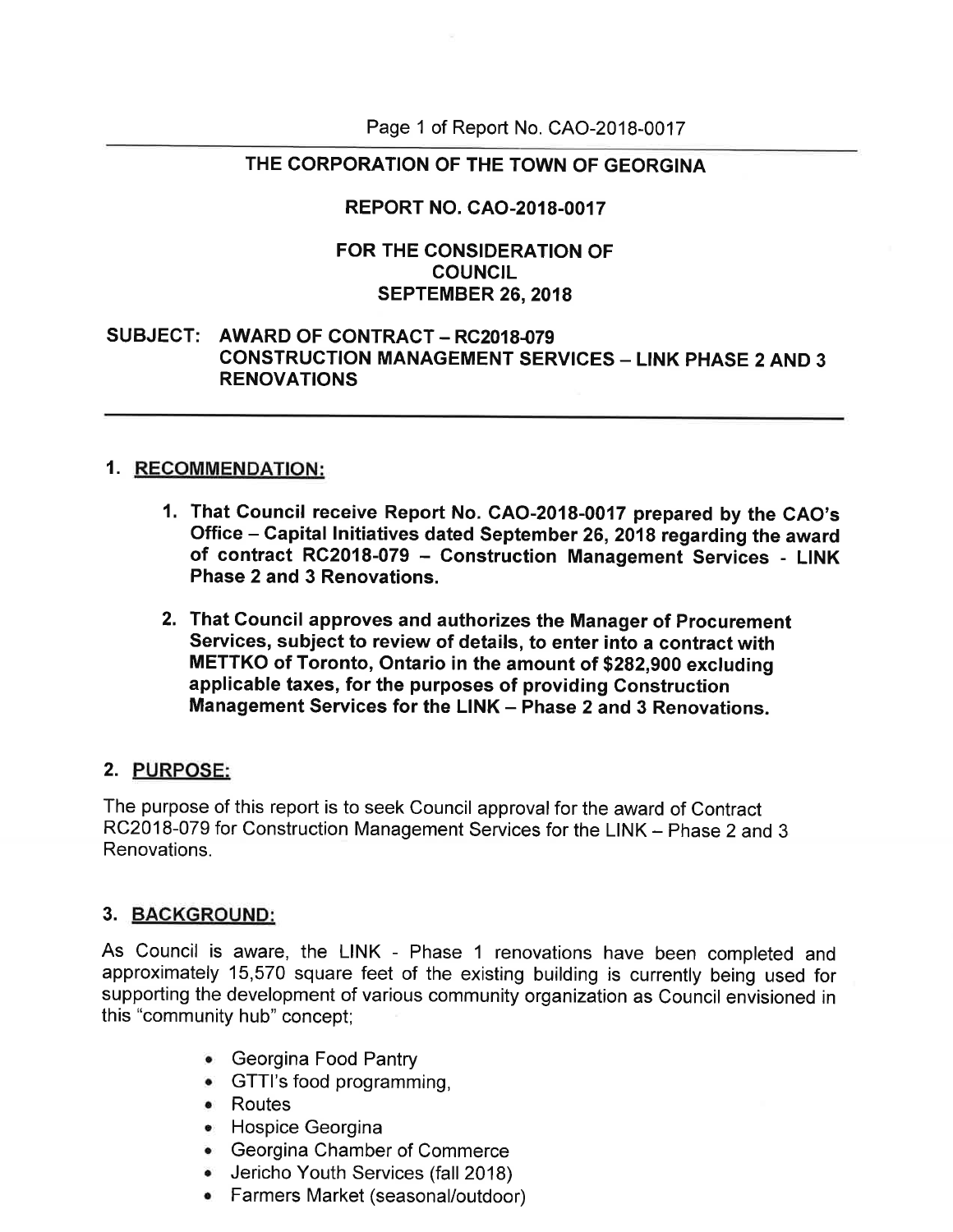The results of Phase 1 of the LINK, has made Georgina's "community hub" the most advanced and noteworthy "community hub" within York Region. Council and the community should be proud of the success of the LINK, as it embodies the very principles envisioned by the Province of Ontario in its promotion of the community hub concept.

The success of the LINK, is under-scored by the fact that all of the space in Phase 2 and 3 have valued tenants eagerly anticipating occupancy. These tenants include;

- York Region (Community Health Services)
- **.** Community Living Georgina
- Sutton Seniors (TBD)

On September 12,2018 Council approved Report CAO-2018-0015 regarding the award of contract for a Prime Design Consultant to prepare the necessary detailed design for the renovations required for the LINK Phase 2 & 3 as follows;

#### RECOMMENDATION:

- 1. That Council receive Report No. CAO-2018-0015 prepared by the CAO's Office - Capital lnitiatives dated September 12, 2018 regarding the award of contract RC2018-075 - Consulting Services - Prime Design Consultant - LINK Phase 2 and 3.
- 2. That Council approves and authorizes the Manager of Procurement Seryices to enter into a contract with +VG Architects, Brantford, Ontario, in the amount of \$152,000 excluding applicable taxes, for the purposes of providing Prime Design Consulting Services for the LINK - Phase 2 and 3.

As identified in Report CAO-2018-0015 staff would report back to Council with the results of the Construction Management Services RFP RC2018-079 regarding the award of contract for the Construction Management Firm that would work with the Prime Design Consultant to execute the construction/renovation phase.

## 4. ANALYSIS:

The Request for Proposal No. RC2018-079 regarding Construction Management Services for the LINK Phase 2 and 3 renovations was prepared by the Office of the CAO, Recreation and Culture Department and Procurement Services and posted on August 24,2018. This bid opportunity was advertised in the Georgina Advocate, running in all possible editions until the closing date, and was accessible through the Procurement Services Bid and Tenders website.

There was a total of 20 plan takers, and 14 different firms attended the mandatory site meeting held on September 7, 2018. The closing date of RFP No. RC-2018-07 was August 20,2018 at 14:00 hours, at which time 6 proposals were submitted by the following firms;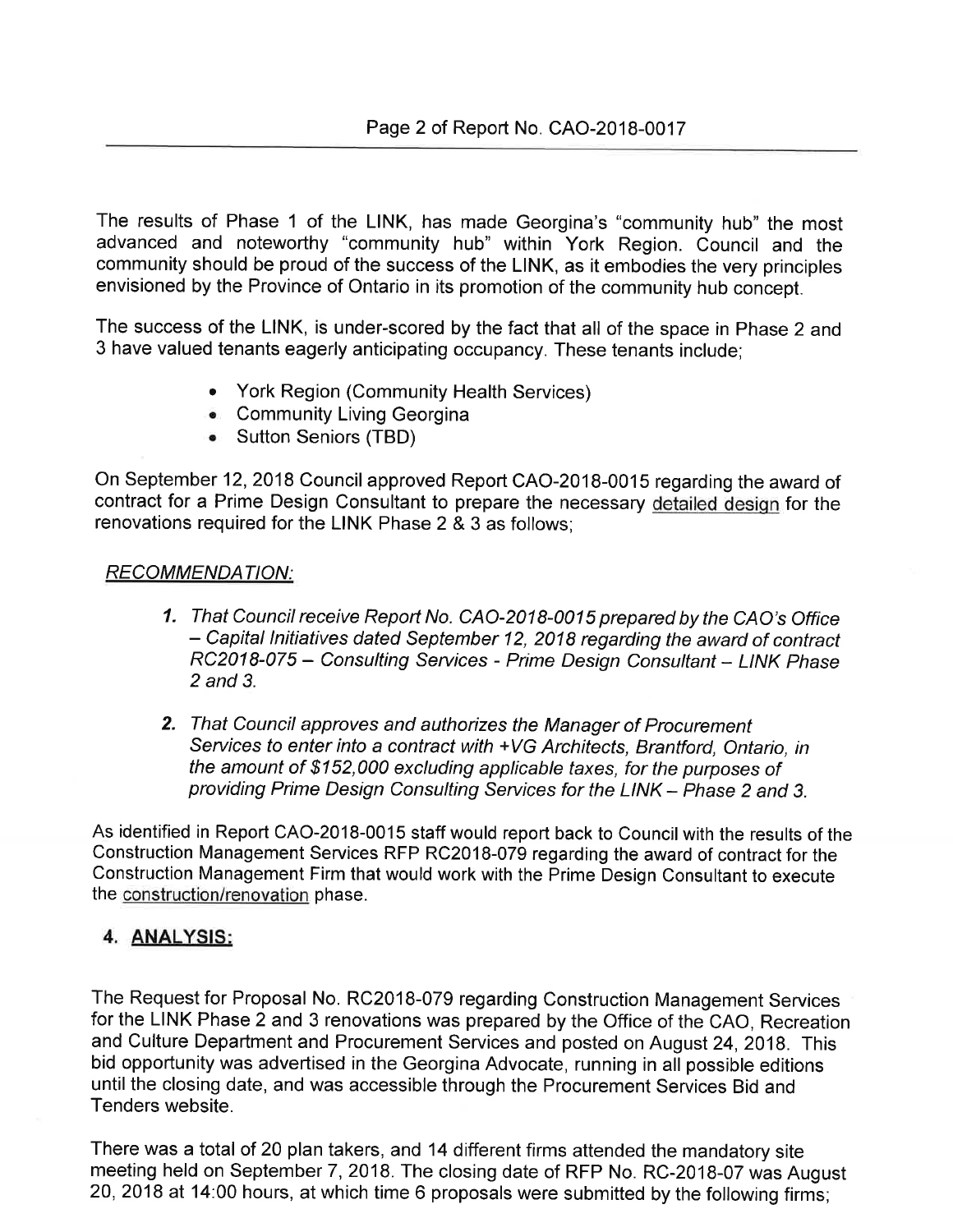- 1. Averio Construction Ltd.
- 2. Bertram Construction Ltd.
- 3. Chandos Construction Ltd.
- 4. Dineen Construction
- 5. Lisgar Construction Company
- 6. METTKO

Procurement Services completed a preliminary analysis of the Submission and found it to be acceptable with respect to the basic Terms and Conditions as set out within the Request for Proposal Document and the Purchasing By-Law.

The evaluation team comprised of the Director of Recreation and Culture, Manager of Culture Services, Capital lnitiatives Office, and the Town's Procurement Consultant, completed the technical evaluation on September 25,2018. This was after the print deadline for the Council Meeting of September 26, 2018, thus the reason for this report being included in the Addendum Agenda.

Staff acknowledge that this approach is not ideal at any other time. As Council is aware however the September 26, 2018 Council Meeting is the last Council meeting of the Term. Securing the Construction Management firm at this stage is critical to ensuring the renovations are completed for tenant occupancy timelines.

Alternatively, the timeline delay between the last Council Meeting of this Term and the first Council Meeting of the new Term will result in the loss of at least one tenant occupying 4 rooms.

Based on the aggregate scoring of the evaluation matrix identified in the RFP, the firm of METTKO of Toronto, Ontario achieved the highest awarded points.

Staff are recommending that the contract for Construction Management Services be awarded to METTKO of Toronto, Ontario.

## 5. RELATIONSHIP TO STRATEGIC PLAN:

This report addresses the following strategic goals

- GOAL 2: "Promote a High Quality of Life" Healthy, Safe, Sustainable; Communities - A vibrant, healthy, safe and accessible community;
- GOAL 3: "Engage Our Community & Building Partnerships" Communication Engagement, Collaboration & Partnerships;
- GOAL 4: "Provide Exceptional Municipal Service" Organizational & Operational Excellence.